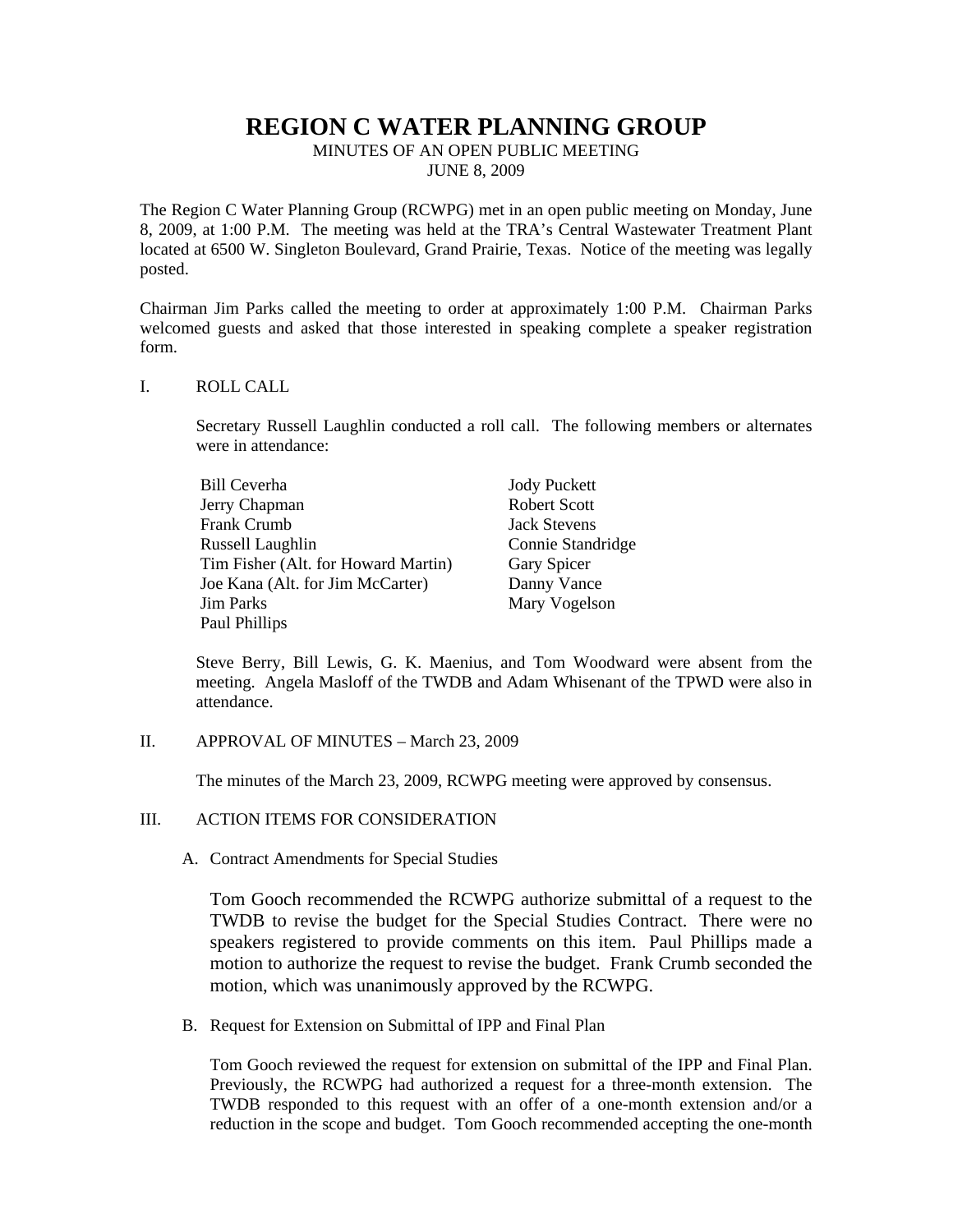extension with no reduction in the scope or budget. There were no speakers registered to provide comments on this item. Warren Brewer made a motion to authorize a onemonth extension with no reduction in the scope or budget. Robert Scott seconded the motion, which was unanimously approved by the RCWPG.

C. Approval of Summer 2009 Region C Newsletter

Colby Walton reviewed the proposed summer newsletter. Suggestions were made to its content. Tom LaPoint made a motion to approve publication of the newsletter with the suggested changes. Frank Crumb seconded the motion, which was unanimously approved by the RCWPG.

## II. DISCUSSION ITEMS

A. Texas Water Conservation Day in the Texas Legislature

Carole Davis of DWU, Linda Christie of TRWD, and Denise Hickey of NTMWD, discussed the recent Texas Water Conservation Day held in Austin.

B. Overall Project Schedule

Tom Gooch gave an update on the overall project schedule. The Initially Prepared Plan is now due April 1, 2010, and the Final Plan is now due October 1, 2010.

C. Population & Demand Projections

Tom Gooch reviewed the population and demand projections.

D. Update of Existing Water Supplies

Rachel Ickert gave an update on the existing water supplies.

E. Survey of Water Suppliers

Rick Shaffer gave an update on the survey of water suppliers.

F. Task 4 Special Studies

Tom Gooch gave an update on Task 4 Special Studies.

G. Water Management Strategies

Tom Gooch reviewed proposed criteria for evaluating water management strategies. The RCWPG will consider approval of the criteria at a future meeting.

H. Public Participation Updates

Colby Walton gave an update on public participation including the Op-Ed article, the upcoming media meeting, and the upcoming Water Summit.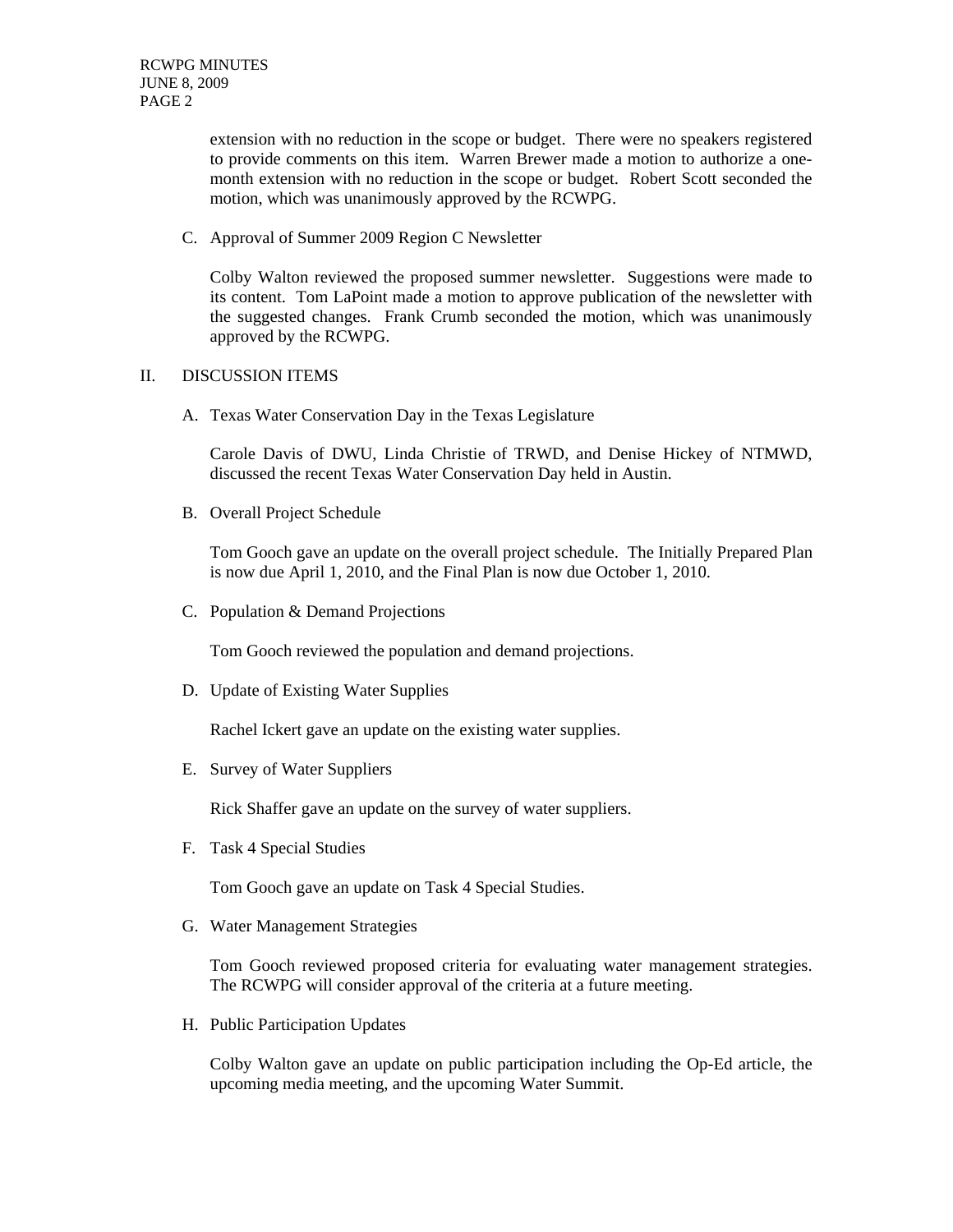I. Ecologically Unique Stream Segments

Alan Plummer gave reviewed state-wide as well as Region C's background information on designation of ecologically unique stream segments. Adam Whisenant spoke regarding the impact of this designation. It was the consensus of the RCWPG for the consultants to meet with the agencies, discuss the questions raised in the previous rounds of planning, and come back to the planning group with recommendations in September.

J. Update on Overall Status and Next Steps

Tom Gooch reviewed the overall status and next steps.

### V. OTHER DISCUSSION

- A. Updates from the Chair
	- 1. Update on Study Commission on Region C Water Supply
	- 2. Update on Water Conservation Advisory Council
	- 3. Update on  $81<sup>st</sup>$  Legislature to date

Chairman Jim Parks gave an update on the Study Commission on Region C Water Supply, the Water Conservation Advisory Council and the  $81<sup>st</sup>$  Legislature.

B. Report from Regional Liaisons

Reports were given by the following liaisons/representatives:

- Region B Angela Masloff
- Region D Mike Rickman
- Region G Connie Standridge
- Region  $I Jody$  Puckett
- •
- C. Report from GMA 8 Liaisons

Connie Standridge gave an update on GMA 8.

D. Report on the Trinity and San Jacinto Rivers and Galveston Bay Stakeholders Committee

No report.

E. Report on the Sabine and Neches Rivers and Sabine Lake Bay Basin and Bay Area

Jody Puckett gave an update on the Sabine-Neches-Sabine Lake Bay Basin and Bay Stakeholders Committee.

F. Report from Texas Water Development Board

Angela Masloff provided a report from the TWDB.